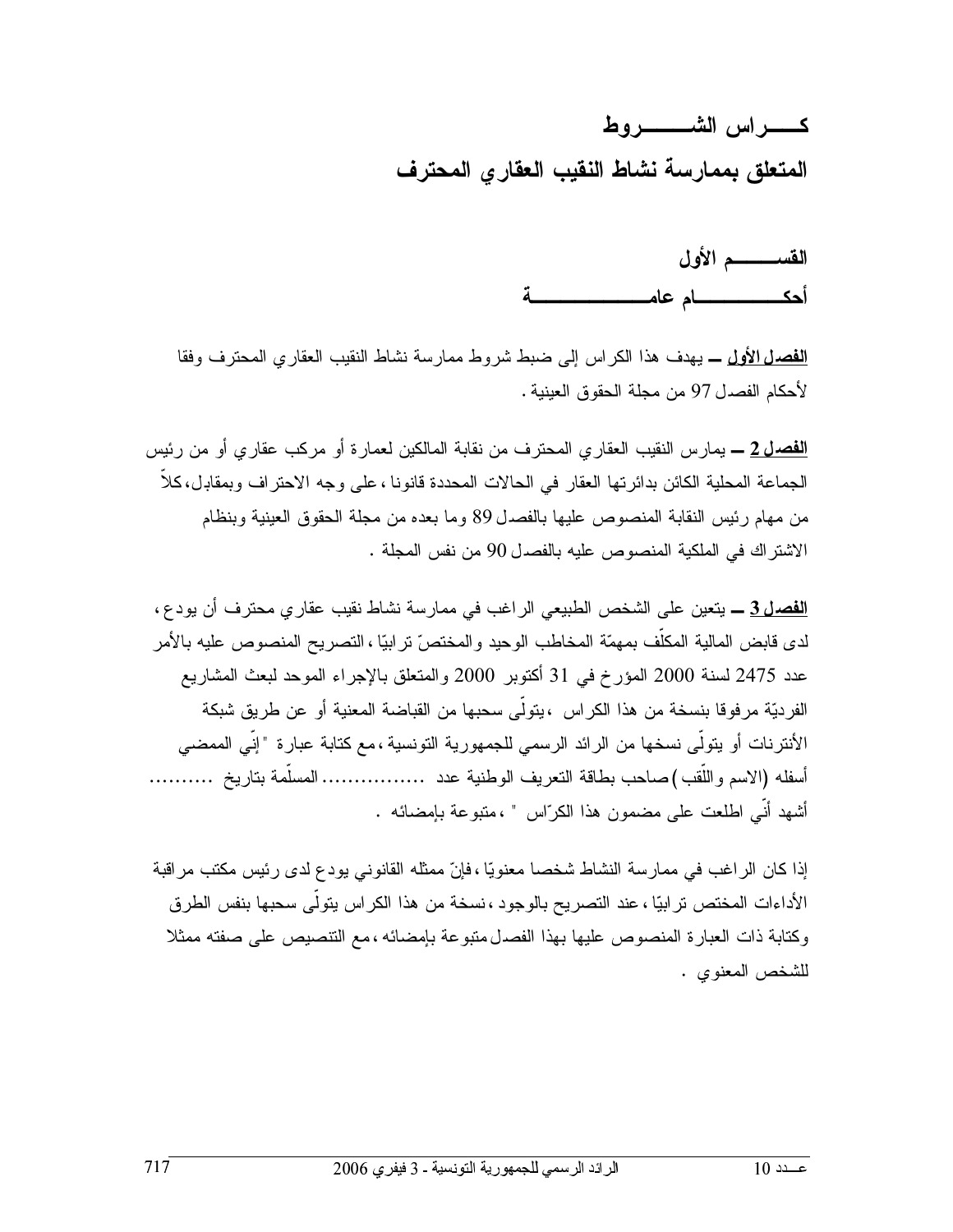القســـــــــم الثانى 

<mark>الفصـ 4</mark>ل ـــ يجب أن تتوفر في الشخص الطبيعي الر اغب في ممار سة نشاط النقيب العقار ي المحتر ف الشروط النالية : 1– أن يكون متمتّعا بالجنسية التونسيّة  $\epsilon$ أن لا يقل سنه عن عشرين سنة كاملة  $-2$ 3- أن يكون قد أتم بنجاح السنة الثانية من التعليم العالي على الأقل

4– أن يكون نقيِّ السوابق العدلية حسب بطاقة السوابق عدد 3 ، ومتمتَّعا بحقوقه المدنيَّة ، 5– أن لا يكون مكلُّفا بوظيفة عمومية أو انتخابية مأجورة أو ممارسا لنشاط حرّ بمقابل أو لعمل مأجورٍ ، باستثناء مهنة الوكدل العقاري.

يجب أن يتوفرّ في الشخص المعنوي الراغب في ممارسة نشاط النقيب العقاري المحترف شرط الجنسية التونسية و أن يكون مسجّلا بالسجلِّ التجار ي لدى المحكمة الابتدائية المختصنّة تر ابيّا و أن لا بِنعاطي أي نشاط آخر باستثناء مهنة الوكدِل العقاري، وأن لا يكون محلَّ حكم بالتفليس . يتعيّن على ممثلّي الشخص المعنوي أن يستجيبوا للشروط من 1 إلى 4 المنصوص عليها بالفقرة الأولى من هذا الفصدل وأن لا يكونوا محلِّ تحجير للتصرِّف في الشركات أو إدار اتها .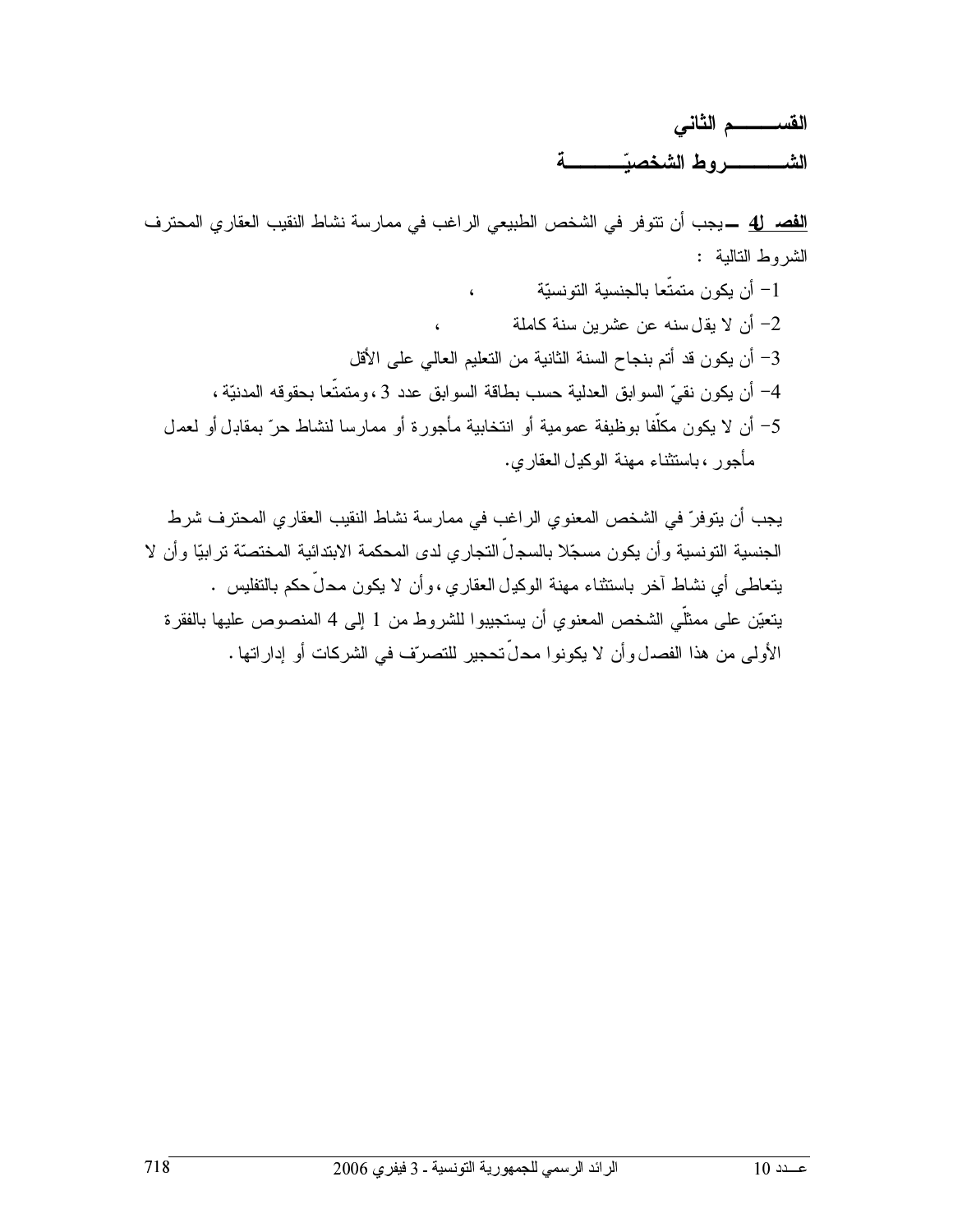القســــــم الثالث الشب وط المتعلقة بممسارسة النشبساط

<mark>الفصـل 5 ـــ</mark> يمكن أن يكلف النقيب العقار ى المحتر ف من قبـل نقابـة المالكين ، بقر ار من الجلسة العامة ،بكالٌ أو بعض مهام رئيس النقابة ،وفي هذه الحالة يكون على النقيب العقاري المحترف أن يبرم مع نقابة المالكين ،بواسطة ممثلها المفوض من قدِل الجلسة العامة ،عقدا كتابيا يحدّد خاصة المهام التبي أوكلتها إليه ومدّة نكليفه ومبلغ المقابل المالبي لخدماته الذي يتعين عليها تسديده له وآجال دفعه .كما ينص العقد على تسلَّم النقيب العقاري المحترف للوثائق اللازمة لمباشرة مهامَّه ولمبالغ المساهمات الماليّة للمالكين . يمكن النتصيص على أنّ مدّة العقد المشار إليه بالفقرة الأولى من هذا الفصدل قابلة للتجديد الضمني أو الصريح .

<mark>الفصل 6</mark> ــ عند تعيين النقيب العقاري المحترف بصفة وقتية، بقرار من رئيس الجماعة المحليّة التي يقع بدائرتها العقار وفق أحكام الفصدل 97 من مجلة الحقوق العينية ،يتقيّد النقيب بما حدّده له القرار من أعمال النرميم والصيّانة المتأكَّدة ومدَّة النكليف ،ومقدار المساهمة المالية لكلِّ شريك أو من يقوم مقامه ، بما فيها المساهمة في المبلغ المتعيّن دفعه إلى النقيب العقاري المحترف مقابل خدماته .

<mark>الفصـل7 ــ</mark> إذ لم يحدد العقد المشار إليه بالفصـل5 من هذا الكراس الأعمـال الموكولـة إلـى النقيب العقار ي المعتر ف فإنَّه يكون عليه ، بعد مو افقة الجلسة العامة لنقابة المالكين ، القيام بكلِّ الأعمال التي يختصّ بها رئيس النقابة وفق أحكام الفصدل 89 وما بعدها من مجلَّة الحقوق العينيَّة ونظام الاشتر اك في الملكيّة ، و خاصة :

ــــ تمثيـل نقابـة المالكين لدى المحاكم ولدى الإدارة والمنشآت العمومية ، ـــ القيام ، في حق المالكين ، بالإجر اءات القانونية لدى إدار ة الملكية العقارية ومتابعتها و إنجاز كل اتفاقية عقارتية أخر ي ،

ــــدعوة الجلسات العامة للنقابة للانعقاد بمقتضىي مكاتيب مضمونة الوصو ل0مع الإعلام بالبلوغ أو باستدعاءات كتابية نبلغ مباشرة إلى المعنيين ،وإعداد جداو ل أعمالها ومحاضر أشغالها ، \_ إبرام عقود النأمين الضرورية للمحافظة على سلامة العمارة أو المركبّ العقاري ، \_إدارة الأجزاء المشتركة وصيانتها وإبرام كافة العقود اللازمة لإنجاز الأشغال الضرورية وخاصة :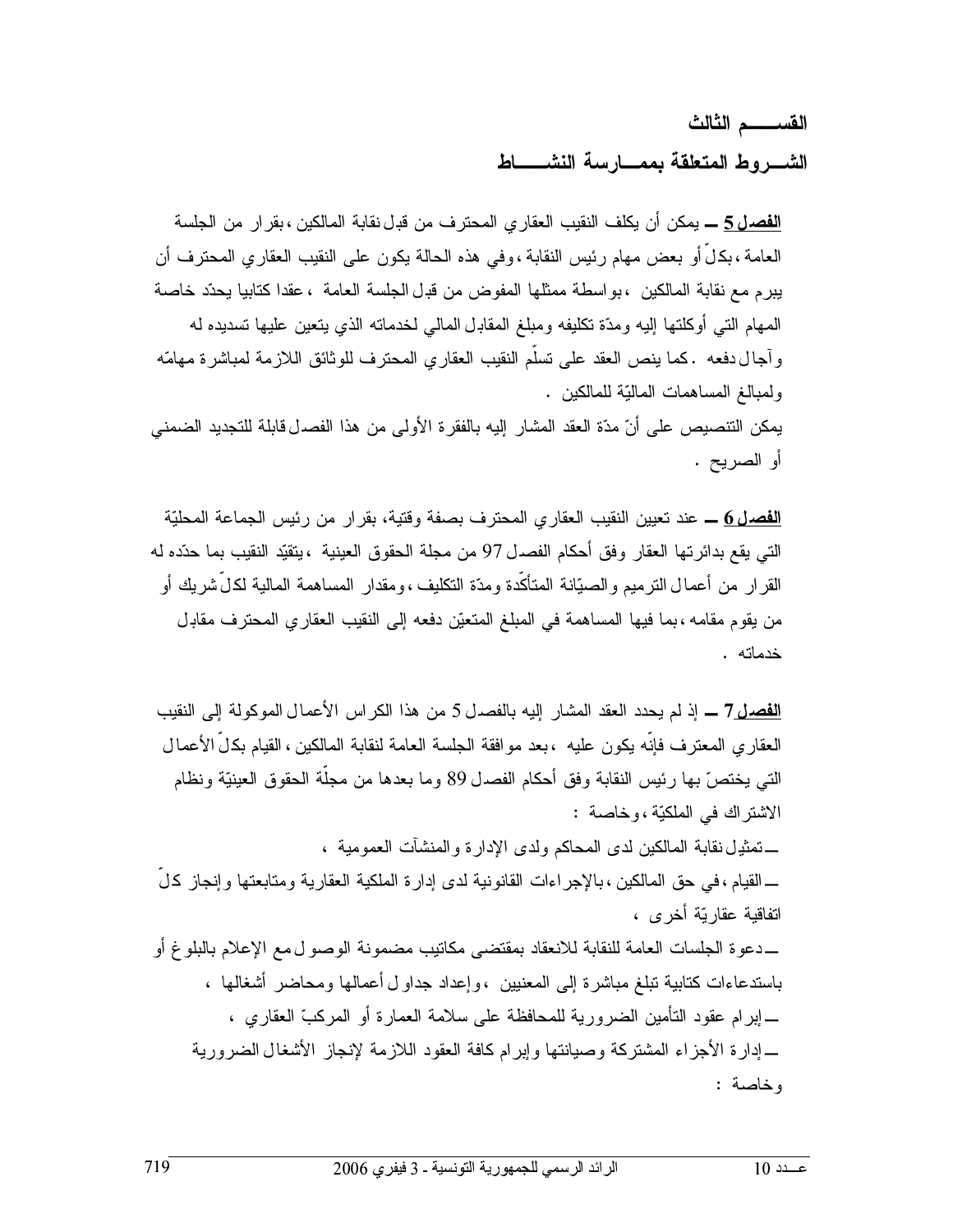\* نتوير العمارة وحراستها \* صبانة الحدائق والمساحات المشتركة ومأوى السيارات والممرات والتجهيزات الملتصقة بها ، \* صيانة أو تعويض شبكات الماء والكهرباء والغاز والتطهير والتكييف ، \* تر ميم العمار ة و المحافظة على الأسيجة و الحيطان ، \* استخلاص مساهمات المالكين والتسبقات المحمولة عليهم ،بمقتضبي قرارات الجلسة العامة لنقابة المالكين ، و مسك الحسابات ، \* دفع المصاريف الناجمة عن العناية بالأجزاء المشتركة وصبانتها .

<mark>الفصـل 8</mark> ــ في صور ة مماطلة أحد الشركاء أو من يقوم مقامه في دفع المساهمة المحمولة عليه قانونا أو وفق نظام الاشتراك في الملكية ، يستصدر النقيب العقارى المحترف ضدّه أمرا بالدفع لاستخلاص ما تخلَّد بذمته ،بعد النتبيه عليه برسالة مضمونة الوصول مع الإعلام بالبلوغ ،ومنحة أجلا للخلاص لا يقل عن خمسة عشر يوما . إذا نعلقت المساهمات ، المحمولة على الشريك أو من قام مقامه ، بإنجاز أشغال أو بناءات فإنه يتم نقسيط مبلغ المساهمة بحسب نقدم الأشغال .

ا**لفصال 9 ــ** على النقيب العقاري المحترف القيام بالمهام الموكولة إليه عن حسن نيّة وطبقا لما يقتضيه التشريع الجاري به العمل ونراتيب الصحّة والسلامة والوقاية ،وعليه تقديم تقرير بصفة دوريَّة إلى الجلسة العامَّة لنقابة المالكين أو إلى رئيس الجماعة المحليَّة ، عند الاقتضاء وكلِّ ثلاثة أشهر ، في ما أنجز ه من أعمال وما بذله من مصار بف لذلك . على النقيب العقار ي المحترف ، إذا كان شخصا طبيعيا ، أن يدير نشاطه بنفسه .

الفصرل 10 ــــ ليس للنقيب العقاري المحترف حق النصويت في الجلسات العامة لنقابة المالكين .

الفصل 11 ـــ يباشر النقيب العقاري المحترف نشاطه في حدود الدائرة الترابية للجماعة المحلية التي بها مركز انتصابه . وعليه إعداد محلَّ ملائم لذلك ، يضمَّ على الأقلَّ مكتب النقيب ، وحجرة للكتابة وحفظ الملفات وقاعة استقبال الحرفاء مع دورة مياه .وعليه أن يعلم بعنوان المحلِّ الجماعة المحلية المختصنّة تر ابيّا التي تعدّ قائمة في أسماء النقباء العقار بين المحتر فين تضعها على ذمّة العمو م .

للنقيب العقار ي المحتر ف أن يضع معلَّقة من الحجم المتداو ل، على المدخل الخار جي للبناية التي تضمّ مكتبه ، تتضمن اسمه وصفة "نقيب عقارى محترف".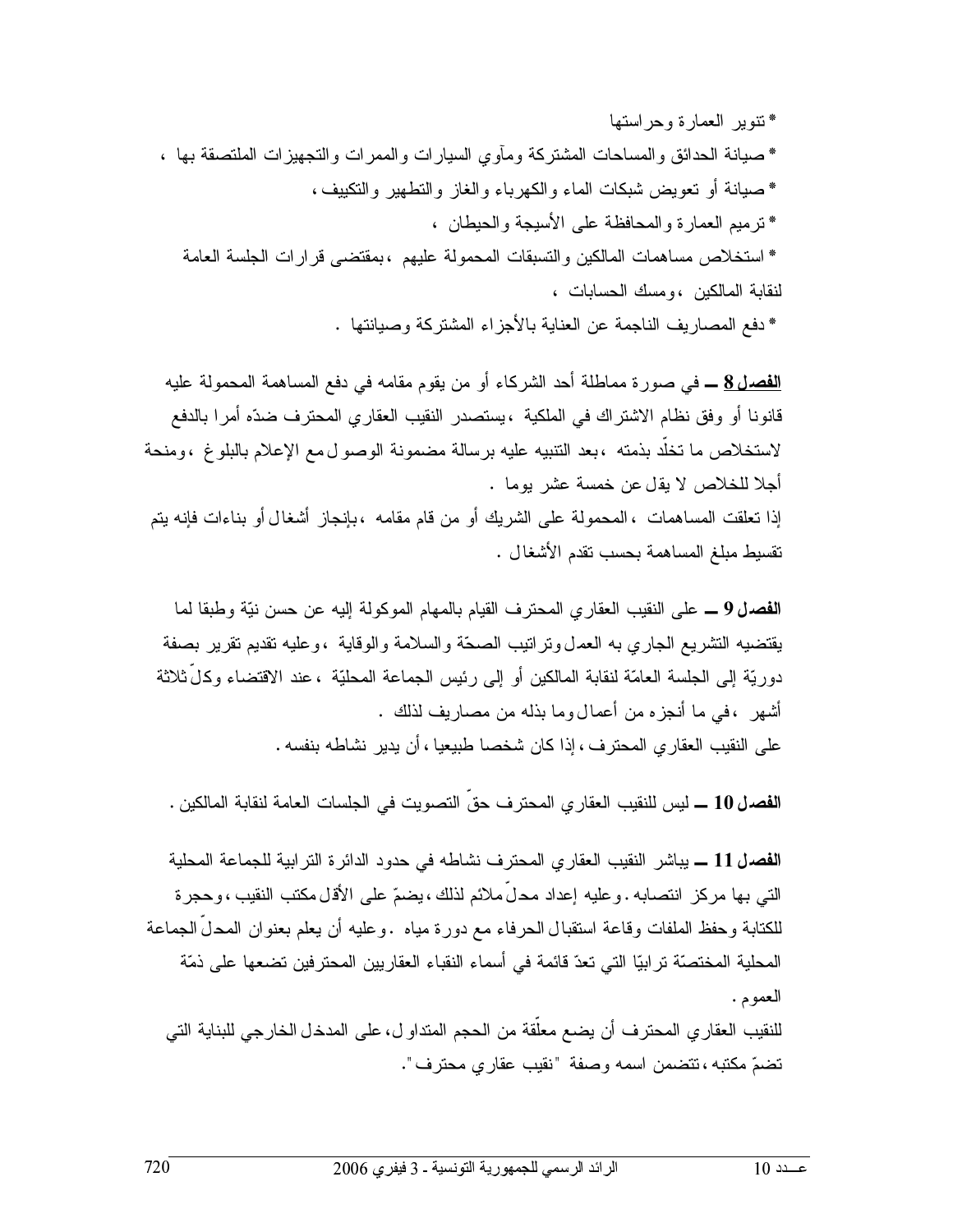الفصل 12 ــ على النقيب العقار ي المحتر ف أن يمسك دفتر ا للخدمات ، مر قُما و مؤشَّر ا على كل صفحاته من رئيس الجماعة المحليّة المختصة ترابيّا . يتضمن الدفتر التتصيص خاصة على الخدمات التي باشرها النقيب وعلى تواريخها وعلى نقابات المالكين المستفيدة منها وعلى العقود أو القرارات التي كلَّف بمقتضاها بهذه الخدمات والأجرة التي نقاضاها عن كلِّ نكليف ،ومبالغ أموال مساهمات أعضاء نقابات المالكين . ا**لفصال 13 ــ** على النقيب العقاري المحترف فتح حساب بنكــــــــــــى أو بريدي خاصّ باسم كل نقابة مالكين ، بودع به أموال مساهمات النقابة ويسمّى حساب الصيانة والتعهّد .

ا**لفصـل 14 ــ**ـ يجب التتصبص بكـلِّ الو ثائق إعلامية كانت أو إشـهار ية أو تعاقدية الصـادر ة عن الأشخاص الممارسين لنشاط نقيب عقاري محترف وبإعلاناتهم ومراسلاتهم على اسم النقيب ، إذا كان شخصـا طبيعيا ، أو اسم الشخص المعنوي وعلـى مقره وصفة "نقيب عقاري محترف" أو " وكيل عقاري ونقيب عقاري محترف "حسب الحال .

ا**لفصال 15 ــ** يجب على النقيب العقار ي المحترف حفظ دفاتر الخدمات مدّة خمس سنوات على الأَق لِّ،بِتولِّي بعدها ابداعها لدى الجماعة المحلبّة المختصّة تر اببًا .

ا**لفصـل 16 ـــ** يتحمـل النقيب العقار ي المحتر ف حفظ دفاتر الخدمات مدّة خمس سنو ات علي الأقـل، يتولى بعدها إبداعها لدى الجماعة المحليّة المختصّة تر ابيّا . الفصدل 17 ــ على النقيب العقاري المحترف تأمين مسئوليته المدنية المنصوص عليها بالفصدل 16 من هذا الكر اس ، وعليه توفير ضمان بنكـــــــــى لا يقل مبلغه عن خمسة آلاف دينار يغطَّى كلَّ ضرر يلحق بنقابة أو نقابات المالكين نتيجة أي فعل لا يغطِّيه عقد تأمين المسؤولية المدنية .كما يجب عليه أن يبقى على هذا الضمان أو يتولَّى تجديده ما دام ممارسا لنشاطه .

الفصل18 ــفي حالة فسخ عقد تكليف النقيب العقاري المحترف أو انتهاء مدّته أو انقضاء مدّة التكليف الوقتي المنصوص عليها بقرار رئيس الجماعة المحليّة الكائن بدائرتها العقار ، يسلّم النقيب العقاري المحترف إلى من حلٍّ محله أو إلى الممثل المفوّض من قدل الجلسة العامّة لنقابة المالكين باقبى أموال مساهمات المالكين وجميع وثائق الحسابات الخاصة بإدارة وصبانة الأجزاء المشتركة وحراسة العقار وتعهدّه ،ومحاضر الجلسات العامّة للنقابة وكالّ العقود التبي أبرمها في حقها والوثائق المتعلقة بالإجراءات لدى إدارة الملكية العقاريّة وبكلِّ اتفاقية عقاريّة أخرى ،ويتمّ ذلك بمقتضى محضر نسليم ممضىي من الطرفين .